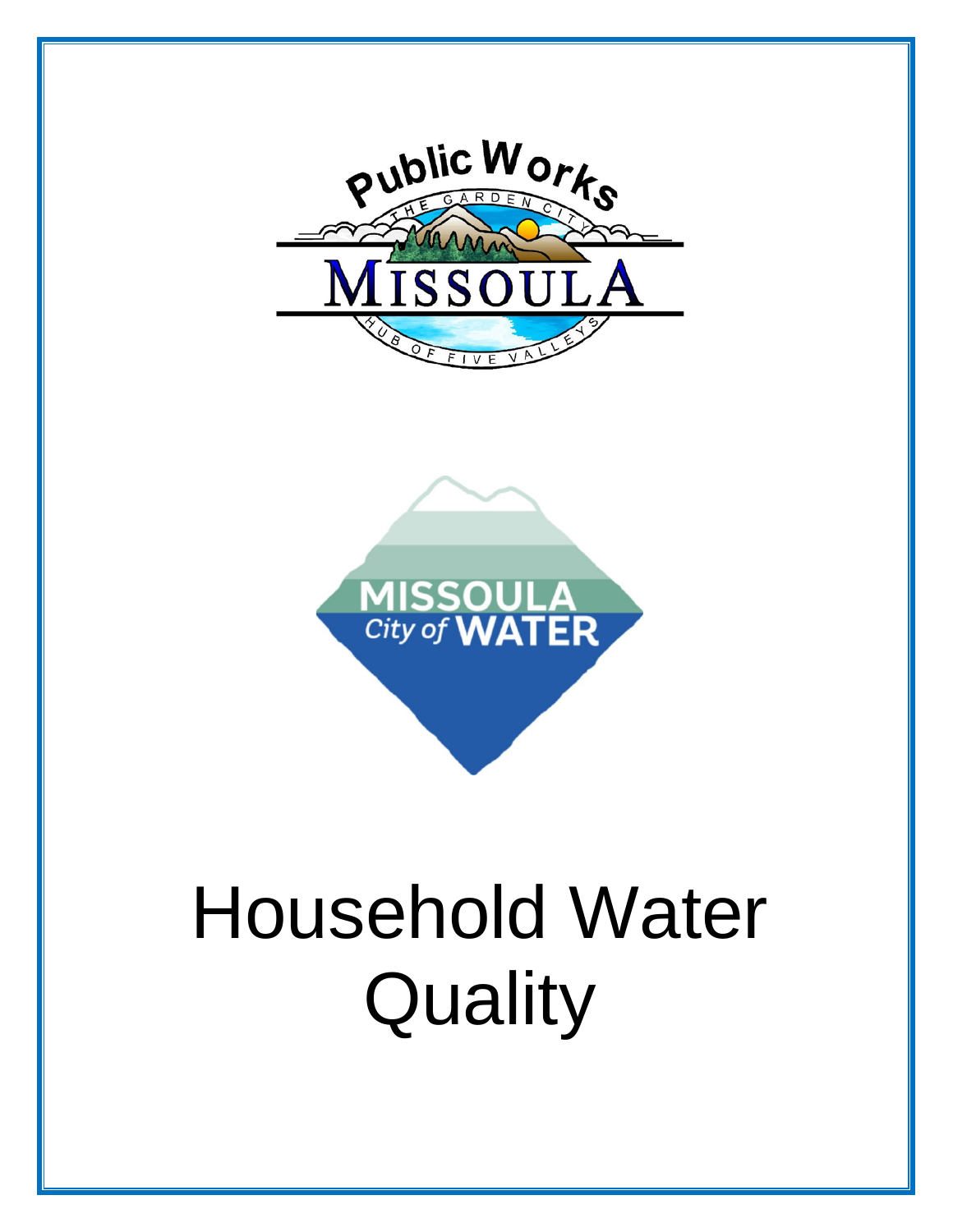

Missoula Water and individual residents of the city share the same responsibility to ensure the highest quality of water is delivered to every water service.

When water flows from the groundwater wells to our faucets, several factors in the distribution system and our home's plumbing can affect the quality of the water that is delivered.

The water provided to the Missoula Valley comes from 40 groundwater wells that draw water from the valley's groundwater aquifer. This aquifer is then recharged by runoff from precipitation and snowmelt. Water is delivered to our houses and businesses by the use of storage tanks, booster stations and approximately 337 miles of water mains.

\_\_\_\_\_\_\_\_\_\_\_\_\_\_\_\_\_\_\_\_\_\_\_\_\_\_\_\_\_\_\_\_\_\_\_\_\_\_\_\_\_\_\_\_\_\_\_\_\_\_\_\_\_\_\_\_\_\_\_

This guide will go over the following items:

- **❖** Domestic service line
- $\div$  Types of plumbing pipe
- **❖ Water quality tips**
- $\triangleleft$  Identifying water problems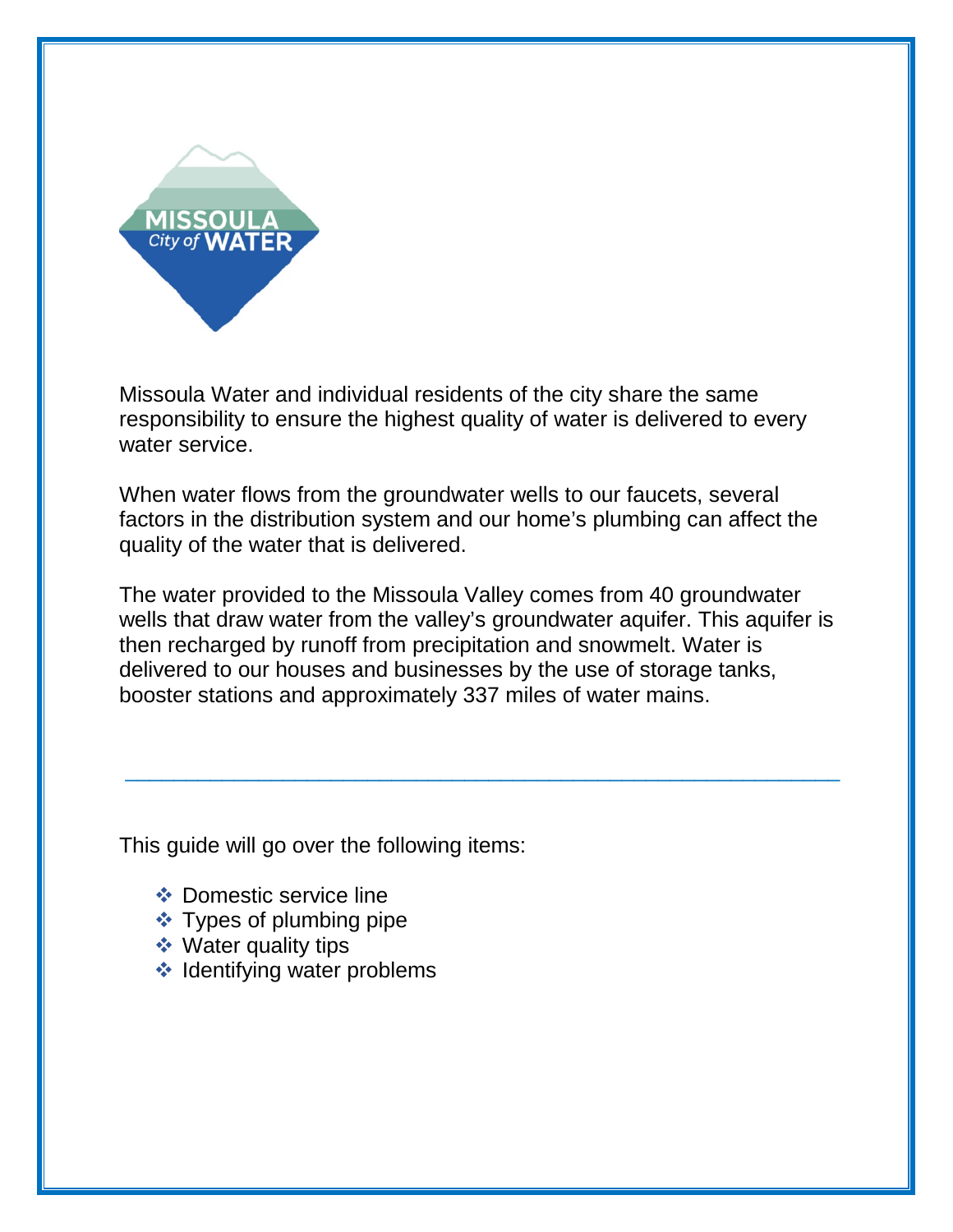

The water service line connects the water main to a home's plumbing. The property owner owns the water service line. The property owner also has the exclusive responsibility for the maintenance of the home's plumbing and the service line. Missoula Water owns the water meter inside the home (usually located in the basement) and may replace or repair the meter if needed.

The material the service line is composed of varies from home to home in the city. A water service line might not be the same material on public and private property. Missoula Water maintains records of most water service lines. This historic data may be incomplete and might not include information about the service line material on private property.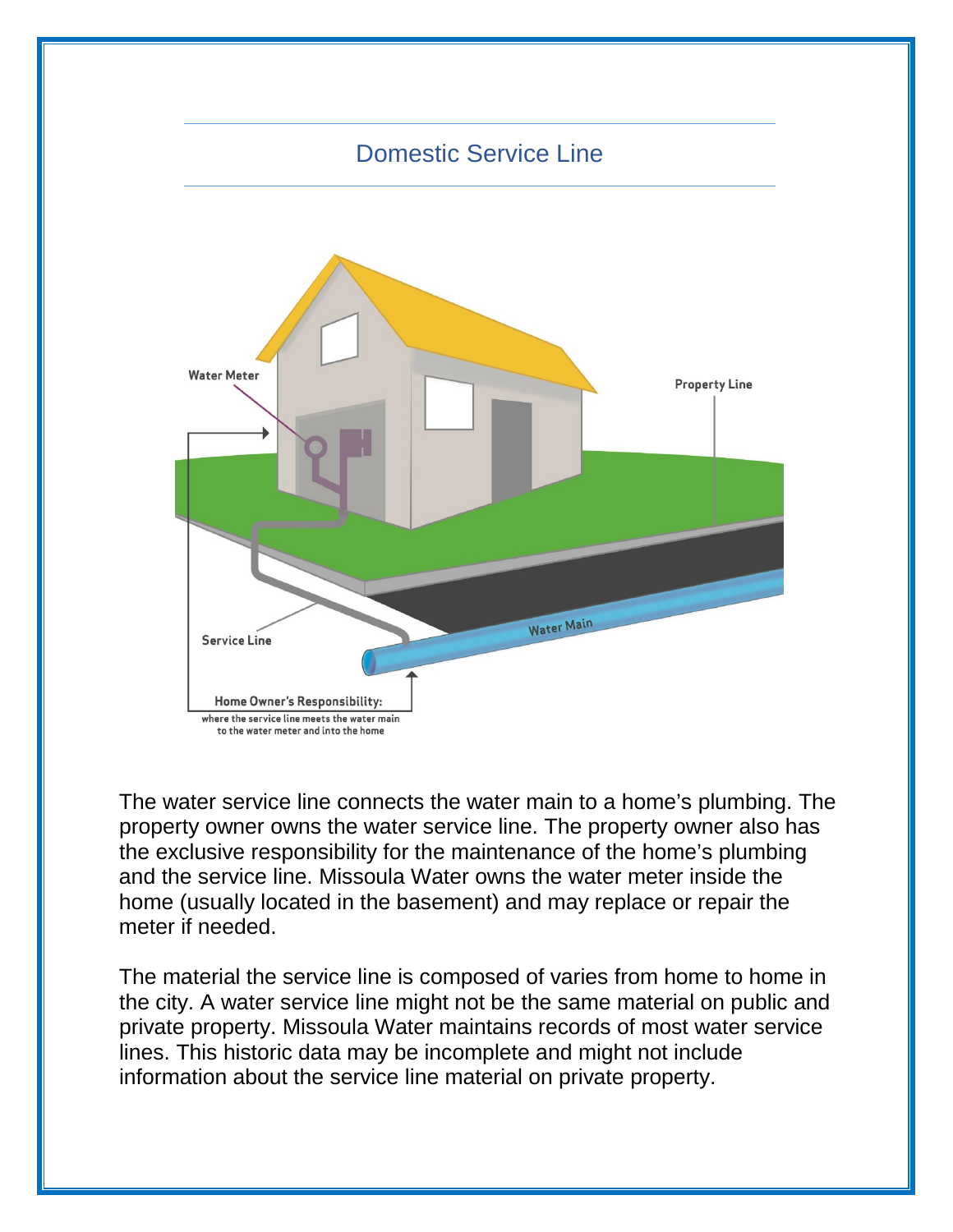# Types of Plumbing Pipes

Following the guide below or contact a licensed plumber to determine the material of your home's water pipes. To identify the material of your service pipe on private property, check your home's water connection, usually located in the basement.

Homeowners should identify and replace old pipes in the home, especially galvanized plumbing and any sources of lead. Different types of pipes can vary throughout the home.

| <b>Galvanized</b><br>A dull, silver-gray color. Use a magnet - strong magnets<br>will typically cling to galvanized pipes.<br><b>Copper</b><br>The color of a copper penny. |                |
|-----------------------------------------------------------------------------------------------------------------------------------------------------------------------------|----------------|
|                                                                                                                                                                             |                |
|                                                                                                                                                                             |                |
|                                                                                                                                                                             |                |
|                                                                                                                                                                             |                |
|                                                                                                                                                                             | <b>Plastic</b> |
| White, rigid pipe that is joined to<br>water supply piping with a clamp.                                                                                                    |                |
| <b>Lead</b>                                                                                                                                                                 |                |
| A dull, silver-gray color that is easily scratched<br>with a coin. Use a magnet - strong magnets will<br>not cling to lead pipes.                                           |                |

#### Galvanized Plumbing & Impacts on Water Quality

Galvanized pipes were installed in many homes built between the 1880s through the late 1980s. Over many years, rust, corrosion and scales build up inside the walls of galvanized pipes.



These pipes can cause discolored water, pressure issues and can corrode at the joints, which can lead to leaks. Galvanized pipes installed on water lines between 1880 and 1980 were dipped in molten, naturally occurring zinc. Naturally occurring zinc is impure, so these pipes were bathed in zinc that also contained lead and other impurities.

There is no confirmed evidence that the zinc coating containing lead has leached to the inside of the pipe. There has been trace elements of lead found in houses that have galvanized plumbing.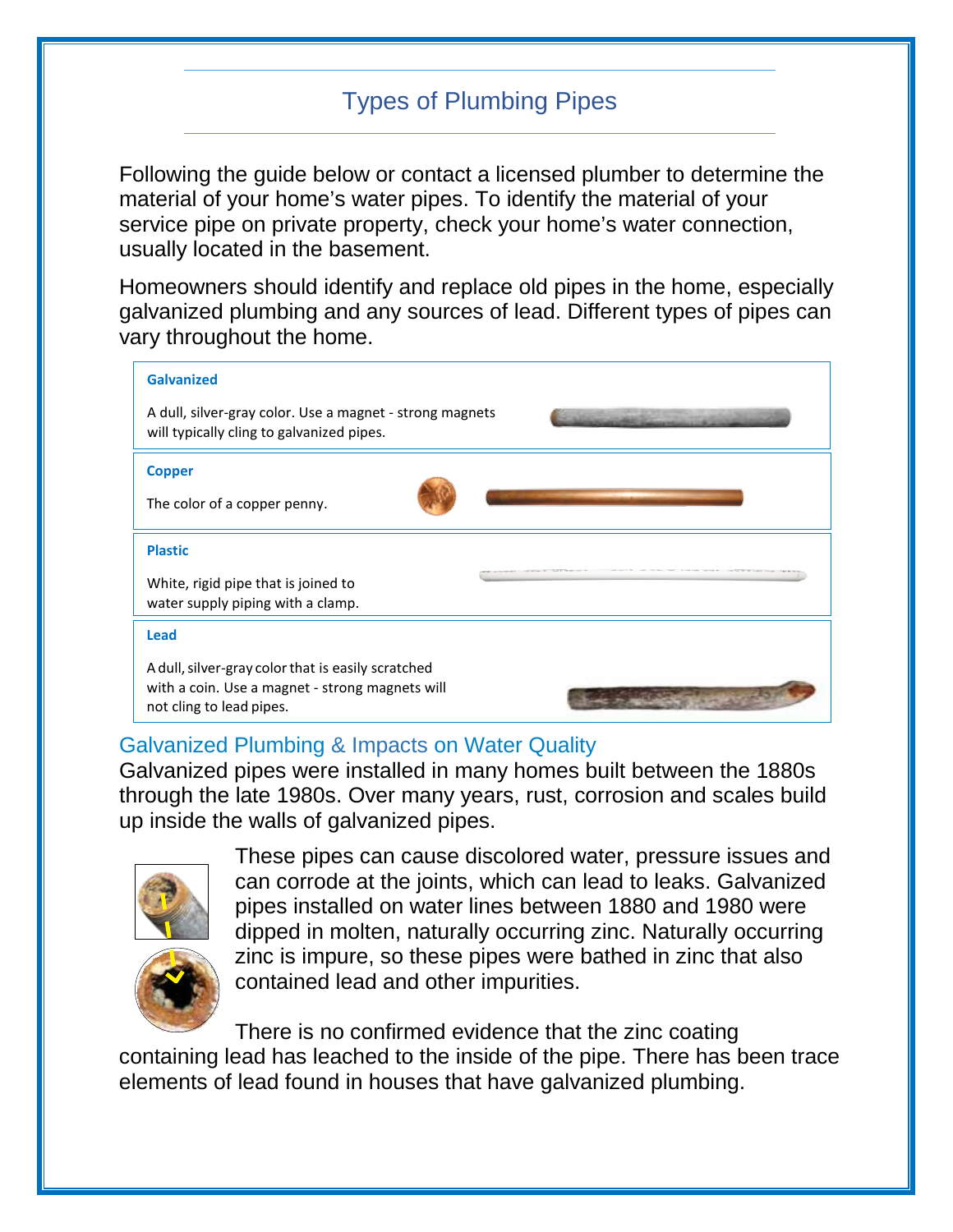#### Water Quality Tips

It is suggested to flush cold water when the home's water has not been used for several hours. Run water until temperature changes before using the water for drinking or cooking (approximately one minute). When water sits in your pipes for several hours, water quality can decline.



It is recommended that hot water is not used for drinking and cooking. Hot water dissolves contaminants and may contain metals, sediment and bacteria that build up in the hot water heater. Hot water can also have higher sodium levels if ran through a water softener.





Routinely replace filter cartridges as advised. Bacteria sediments and metals can build up in filter cartridges. Be sure to follow the manufacturer's instructions for filter replacement.





 It is suggested to routinely clean faucet strainers. Sediment and metals can collect in the aerator screen located at the tip of your faucet. Replace aerators that are in poor condition. They are available at your local hardware store. Contact a local plumber if necessary.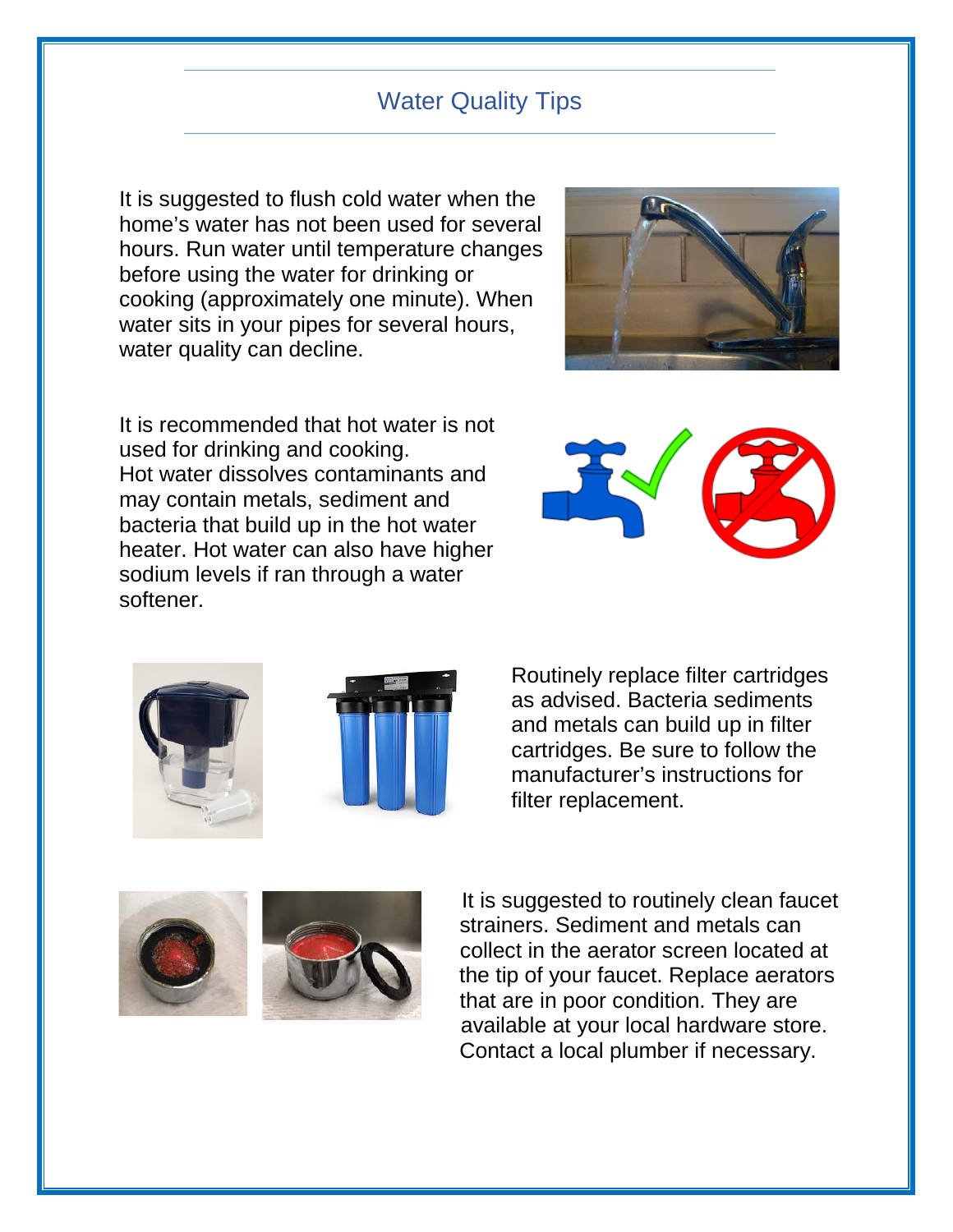#### Water Quality Tips Continued

Draining your water heater tank annually is highly recommended.

Sediment, bacteria and metals can build up in the hot water tank. Approximately 80% of water quality problems come from the hot water tank in your home.

 Poor maintenance can lead to corrosion inside the tank. Sediment and metal can build up on the bottom of the tank. Build-up in your tank can lead to water pressure issues, premature tank failure and reduced heating efficiency.



 Set a date once year to maintain your hot water tank. Contact a local plumber if necessary.

Replacing old house plumbing and any potential lead sources is suggested. Replace galvanized plumbing and install "lead-free" plumbing fixtures that contain 0.25 percent lead or less.

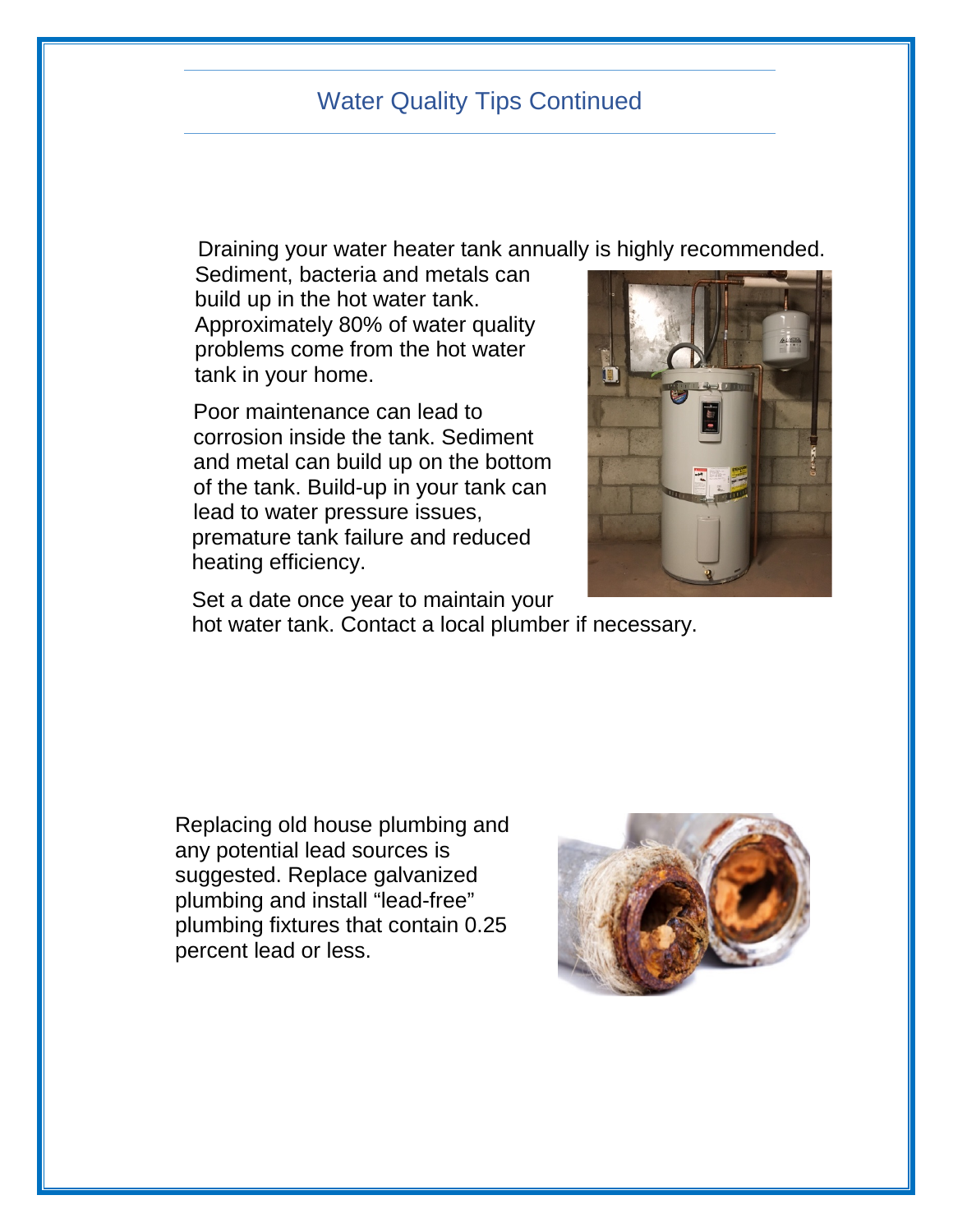# Identifying Water Problems

| Issue                       |                                         | Potential Causes                                                                                                                                                                                                                                                                                                                          | What-To-Do                                                                                                                                                                                                                                                                                                                                                                                                                                |
|-----------------------------|-----------------------------------------|-------------------------------------------------------------------------------------------------------------------------------------------------------------------------------------------------------------------------------------------------------------------------------------------------------------------------------------------|-------------------------------------------------------------------------------------------------------------------------------------------------------------------------------------------------------------------------------------------------------------------------------------------------------------------------------------------------------------------------------------------------------------------------------------------|
|                             | Cloudy<br>Milky                         | • Air bubbles in household pipes from<br>changes in water temperature or<br>construction. In cold weather, water travels<br>from water mains into warmer household<br>pipes, causing air bubbles to form and<br>release at the tap. Construction can also<br>allow air to enter the pipes.<br>• Minerals in water - calcium or phosphate. | • Air bubbles and minerals in water are not a health risk.<br>• Fill a glass with water; if the cloudiness disappears<br>from bottom to top in a few minutes, it is air bubbles.<br>. If cloudiness settles to the bottom or does not clear, it is likely<br>calcium or phosphate.                                                                                                                                                        |
| color                       | <b>Brown</b><br>Red<br>Orange<br>Yellow | • Sediment or rust from old household<br>pipes or water mains, particularly iron<br>or galvanized pipes.<br>• Temporary changes in flow (hydrant flushing) or<br>pipe disturbances (construction or a water main<br>break) can disrupt older pipes and cause<br>discoloration.                                                            | • Iron in water is not a health risk.<br>• Flush cold-water taps for 15 minutes.<br>. Do not use hot water until water clears. If you experience<br>discolored water from your hot water tap for several<br>hours, flush your water heater.<br>. Do not do laundry. If discoloration occurs during laundry,<br>do not dry clothes. Rewash clothes to avoid stains.<br>• Replace old household plumbing, particularly galvanized<br>pipes. |
|                             | Green<br>Blue                           | • Copper plumbing corrosion.<br>• Newly installed plumbing can release metals in<br>water.                                                                                                                                                                                                                                                | • Copper in water is not a health risk.<br>• After installing new household pipes or fixtures, flush<br>cold-water taps for five minutes at a high flow rate once<br>a day for three days or until water clears.<br>• Replace old copper plumbing.                                                                                                                                                                                        |
| n<br>$\mathbbmss{}$<br>rtic | <b>White Particles</b>                  | . Calcium build up in the water heater can<br>collect in faucet aerators and appear in tap<br>water. White particles can be visible in ice<br>cubes made with tap water.<br>• Water heater - dip tube is made of a<br>nontoxic plastic material that can break<br>apart, collect in faucet aerators and appear<br>in tap water.           | • Calcium in water is not a health risk.<br>• Place the white material in a small amount of distilled<br>vinegar. Calcium particles will bubble or dissolve within 24<br>hours. Plastic particles will not dissolve.<br>• Clean aerators.<br>• Flush water heater - contact the manufacturer if<br>plastic particles continue to appear in water.                                                                                         |
| <b>ID</b>                   | <b>Black Particles</b>                  | • Rubber materials from plumbing gaskets or O-rings.<br>• Carbon water filter cartridges.<br>• Iron or manganese can release from<br>old pipes after construction or a water<br>main break.                                                                                                                                               | • Replace gaskets and O-rings with chloramine-resistant materials.<br>• Routinely replace filter cartridges.<br>• Clean aerators.<br>• Flush water heater - contact the manufacturer if<br>plastic particles continue to appear in water.                                                                                                                                                                                                 |
|                             | Chlorine                                | • Chlorine is used to disinfect drinking water.<br>• When chlorine interacts with debris and<br>bacteria in pipes, it may cause a stronger odor.                                                                                                                                                                                          | • Chlorine in water is not a health risk and is monitored to ensure<br>levels meet drinking water standards. However, at times you may<br>notice an increase in chlorine taste and odor.<br>• Flush cold-water tap for two minutes.<br>• Refrigerate a pitcher of cold tap water to allow the chlorine<br>odor to dissipate.<br>• Use a pitcher-style or faucet-mount filter to remove chlorine taste<br>and odor.                        |
| ŏ<br>ರ<br>೦<br>taste        | Metallic                                | • Metal release in water - newly installed<br>or old plumbing can release metals in<br>water.                                                                                                                                                                                                                                             | • Flush cold-water taps after installing new household pipes or<br>fixtures.<br>• After installing new household pipes or fixtures, flush cold-water<br>taps for five minutes once a day for three days or until water<br>clears.                                                                                                                                                                                                         |
|                             | Sulfur Sewer                            | • Bacteria growth in the sink drain or water<br>heater. Debris can build up in the u-shaped<br>plumbing beneath the sink and create an<br>odor at the tap.                                                                                                                                                                                | . Fill a glass halfway with tap water and smell the water in a<br>different room. If the odor is no longer present, the odor<br>is likely from the sink drain, not the tap water.<br>. Pour 1/2 cup of bleach or disinfection product down the drain<br>to remove debris and odor. Repeat if necessary.<br>. If odor is from the hot tap water, flush water heater.                                                                       |